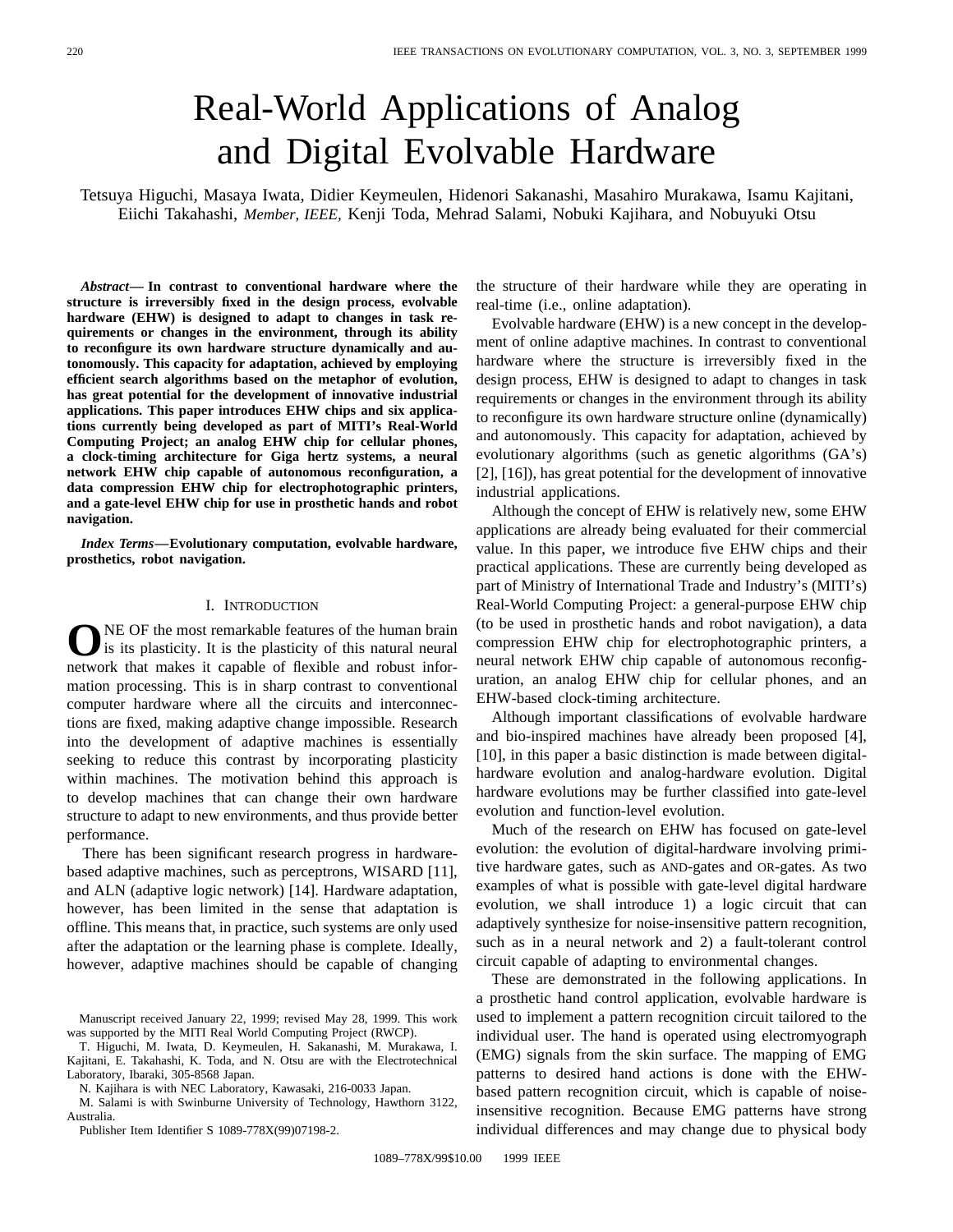conditions, hardware designers cannot design such circuits in advance using the conventional approach to hardware design, where design specifications must be identified early in the design process. This is a typical example of where the hardware is required to be adaptive.

As a second application of gate-level evolution, mobile robot navigation is described. In the robot, the EHW works as a Boolean controller that accepts sensory inputs and generates wheel motor commands. The task is to track a moving target represented by a colored ball, while avoiding obstacles during its motion in a nondeterministic and nonstationary environment. For example, even if some of the sensors of the robot are intentionally broken, the controller on the EHW is reconfigured to continue tracking the ball with the remaining functional sensors. This demonstrates how EHW can adapt to environmental changes effectively. After discussing these two applications, we shall describe the digital EHW chip, which includes GA hardware, reconfigurable logic gates, and a CPU core.

A data compression chip for electrophotographic printers is also described as a further example of more dedicated gatelevel EHW chips. The data compression algorithm used in this chip is based on predictions made for image data to be sent to the printer. The accuracy of the predictions is a major factor in determining data compression ratios, since higher ratios can be obtained when the prediction is more precise. Prediction accuracy varies according to the data content, however, and thus this needs to be tailored to the specific data to be compressed. In this application, EHW is used as adaptive prediction hardware for efficient data compression, making it possible to attain compression ratios that are double those obtainable with the existing international standards in lossless data compression. Furthermore, because decompression is also performed quickly with the EHW, it is possible to satisfy the fast-printing-speed requirements of electrophotopgraphic printers.

In function-level evolution, hardware synthesis involves higher-level hardware functions than the primitive gates (e.g., AND-gates) of gate-level evolution. With function-level evolution, it is possible 1) to synthesize more useful hardware functions and 2) to design larger hardware circuits than is possible with gate-level evolution.

An autonomously reconfigurable neural network chip is described as an example of function-level EHW. In neural network processing, the tasks of determining the topology of the network and assigning appropriate functions to the nodes heavily influence learning times and learning performance. As yet, however, there is no solid theoretical basis for determining both topology and node functions. The GA in the chip can determine both of the topology and node functions that are most suitable to a given problem.

In contrast to digital-hardware evolution, analog-hardware evolution is a relatively new concept. This new paradigm within EHW is growing rapidly and is very close to industrialization. As an example of this, an analog EHW chip for cellular phones is described. Although the chip works in offline evolution mode, this approach has two advantages: 1) high yield rates and 2) smaller circuit size, leading to lower power consumption and lower manufacturing costs.

A second example of analog hardware evolution is a clocktiming architecture for very high-speed digital systems, which are close to gigahertz speeds. In such high-speed large scale integrations (LSI's), precision in clock distribution is extremely difficult to maintain, leading to poor yield rates. The EHWbased clock architecture, which has been implemented in a test chip, enables genetic adjustments in timing to be made throughout the chip.

This paper is organized as follows. Section II describes the basic concepts of EHW. Section III details two applications of gate-level evolution and a general-purpose digital EHW chip. In Section IV, a special-purpose EHW chip for data compression is discussed as an example of the industrial use of EHW. As an example of function-level evolution, Section V describes an EHW-based neural network chip. Section VI provides details of the analog EHW chip for cellular phones. Section VII describes the EHW-based clock timing architecture, followed by the conclusion.

# II. EVOLVABLE HARDWARE: BASIC CONCEPTS

Evolvable hardware is based on the idea of combining reconfigurable hardware devices with evolutionary algorithms, such as GA's [4], [6]. There are a variety of ways in which reconfigurable hardware and evolutionary algorithms can be combined, depending on the purposes of the evolved hardware.

When innovative solutions to difficult hardware design problems are required [26], genetic programming may be used to create hardware design in terms of hardware description languages (HDL's) [25], [30]. As this kind of genetic programming requires a great deal of time, however, it is best suited to offline evolution.

On the other hand, when online evolution is required, then evolution speed becomes a critical factor. In such cases, direct manipulation of the hardwire structure by GA's is more suitable. In line with our emphasis on online evolution, this will be the focus of our discussions below.

The structure of a reconfigurable hardware device can be changed any number of times by downloading into the device a software bit string called configuration bits. (fField programmable gate arrays (FPGA's) and programmable logic devices (PLD's) are typical examples of reconfigurable hardware devices.

Fig. 1 shows the simplified structure of a commercial PLD called GAL [5]. GAL consists of a fuse array and a logic cell. GAL also has a configuration bit register that determines the link settings to implement a particular hardware structure in the GAL. The fuse array is used to determine the interconnections between the device inputs (e.g., P2 in Fig. 1) and a logic cell, as well as to specify the AND-term inputs to the logic cell. If a link on a particular row of a fuse array is connected (shown as a dot in Fig. 1), then the corresponding input signal is connected to the row. When a link is connected, the corresponding bit in the configuration bit register is set to one. The input signal then becomes one of the AND-term members. For example, the input signals P3 and P5 are connected to the first row, because the corresponding fuse links are connected. These inputs generate the AND-term,  $P3 \times P5$ . The logic cell can select a predetermined function, such as an AND gate,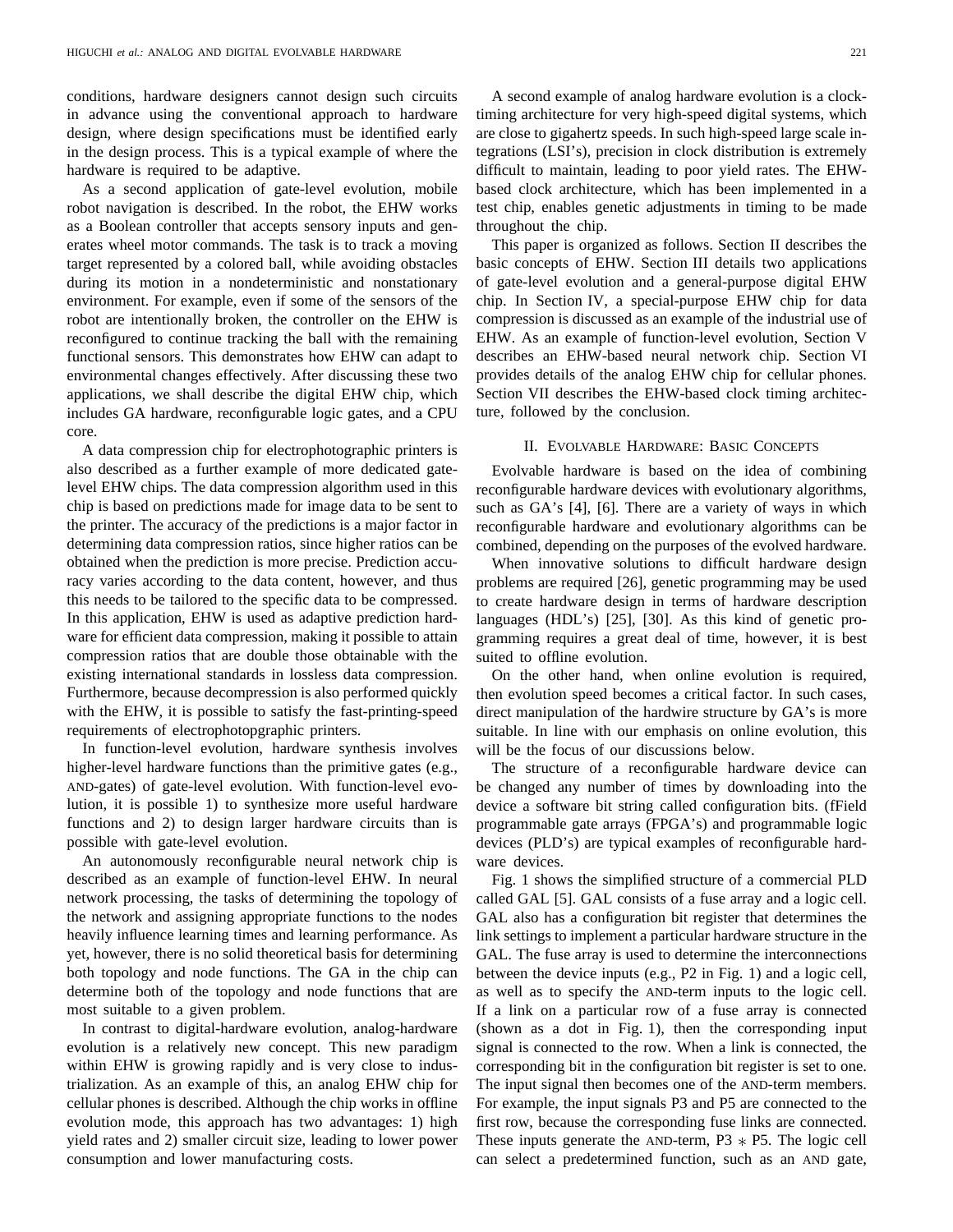

Fig. 1. The structure of PLD.

an OR gate, or a flip-flop, by specifying some bits in the configuration bit register. Thus, according to the content of the configuration bit register, arbitrary hardware functions can be implemented in the GAL.

A GA is a robust search algorithm loosely based on population genetics. It effectively seeks solutions from a vast search space at reasonable computation costs. The basic concept behind the combination of these two elements in EHW is to regard the configuration bits for reconfigurable hardware devices as chromosomes for GA's (see Fig. 2). If a fitness function is properly designed for a task, then the GA's can autonomously find the best hardware configuration in terms of the chromosomes (i.e., configuration bits).

To give a basic idea of how the hardware evolution proceeds, let us take the example of image data compression. For image data compression using EHW, we use a prediction function. Optimal prediction functions vary greatly according to the characteristics of data to be compressed. Some data may include many different shapes and colors, but some may be more plain. It is, therefore, not possible to design in advance a prediction hardware function. Instead of specifying a detailed hardware design, we define a fitness function to allow the EHW to autonomously and adaptively reconfigure itself for the most suitable prediction hardware. For this purpose, the data compression ratio is used as a fitness function. Accordingly, a prediction function circuit with a higher data compression ratio is likely to remain in a population. When a good chromosome is obtained, it is immediately downloaded into the reconfigurable device.

If the prediction performance of a given EHW is reduced due to changes in the nature of the data to be compressed, then the GA process is invoked and the search for a better hardware structure of prediction is initiated. In this way, EHW is capable of both autonomous and dynamic hardware reconfigurations. Below we show how this characteristic of EHW is utilized in five EHW chips and their applications.

# III. GATE-LEVEL EHW APPLICATIONS AND CHIP ARCHITECTURE

This section describes two applications using gate-level evolution and the architecture of a general purpose EHW chip based on gate-level evolution.

## *A. Myoelectric Prosthetic Hand Controller with EHW*

*1) Background:* Although limited to a simple recognition task, Iwata's work in character recognition has demonstrated that EHW is capable of performing the noise-insensitive pattern recognition task as well as in neural networks [9]. This work was inspired by Armstrong's ALN which demonstrated that Boolean logic can be employed to deal with noise-insensitive pattern recognition [14]. Using EHW, more compact implementations and faster processing speeds are possible than with neural networks.

The myoelectric prosthetic hand control is our second application in this direction (our first being the character recognition). The myoelectric hand is operated by the signals generated with muscular movements (electromyography, EMG) [20]. It takes a long time, however, usually almost one month, before a disabled person is able to control a multifunction prosthetic hand freely. During this period, the disabled person has to undertake training to adapt to the myoelectric hand. We have reversed this situation by having the myoelectric hand adapt itself to the disabled person and thus drastically reduce this training period.

Although work is being carried out on applying neural networks for adaptable prosthetic hand controllers, this approach is not very promising due to implementation problems because systems using neural networks are large and thus difficult to implement within a prosthetic hand.

In contrast, the system using the EHW is suitable for this application, because of its compactness and high-speed adaptability. The adaptation speed with EHW is usually less than 10 min, which is a significant improvement as compared with other systems (e.g., one month). It has, therefore, been decided that the EHW-based prosthetic hand will be commercialized.

*2) The EHW Learning Method and Its Performance:* The myoelectric hand used in this work is able to perform the six actions (Fig. 3), which are paired (open-grasp, supinationpronation, and flexion-extension), with a separate motor control for each pair. The task for the EHW controller is to synthesize pattern recognition hardware to map input patterns (i.e., feature vectors for two-channel EMG signals), to the desired actions of the hand (i.e., one of the six actions).

Because EMG signals vary greatly between individuals, however, it is impossible to design such a recognition circuit in advance. Furthermore, even for a particular person, the feature vectors of the EMG signals sometimes may change even over short periods. Therefore, the control hardware circuit must be synthesized adaptively.

Circuit synthesis is carried out as follows. First, training pattern data is obtained in an online fashion, where the hand user makes one of the six actions from which we measure ten EMG signal patterns. For all six actions, therefore, we obtain a set of 60 signals as training data. Then, based on this obtained training data, circuit synthesis is started using a GA.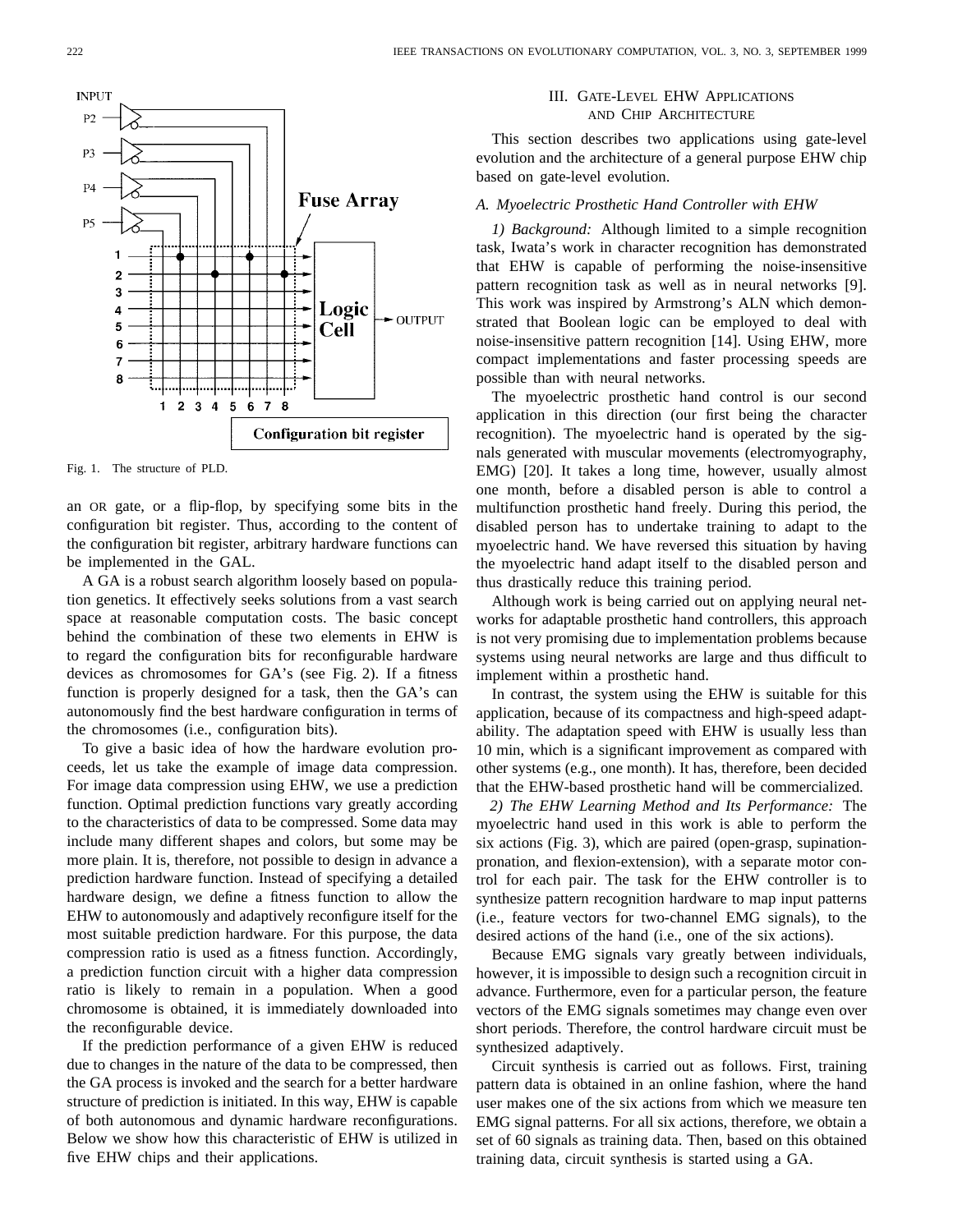

Fig. 2. Basic concept of evolvable hardware.



Fig. 3. Myoelectric prosthetic hand.

The GA adaptively implements the circuit on the PLA (programmable logic array, which is a similar device to PLD) in the EHW controller. The number of the product term lines in the PLA is 32. The output and the input width are 6 and 8 bits, respectively.

The chromosome is 1024 bits long, and the population size is 32. The GA algorithm used is called GRGA (gene replacement genetic algorithm), which accelerates adaptation speed. For details of the GRGA, refer to [15].

After the GA is executed for 5 min (the number of GA evaluations is about 17 000), we measure the performance of the recognition circuit just evolved, by letting the user carry out each hand movement for 10 s. During this period, the actual measured EMG signals enter the evolved circuit, and the circuit outputs are compared with the desired hand action in order to obtain a recognition rate. For hand actions with low recognition rates, additional training data are given and the GA is restarted. Table I shows the results of the learning after 5 and 10 min. After 5 min, the average recognition rate over the six actions is 57%. After providing additional training patterns

TABLE I OUTPUT PATTERN RATES OF SYNTHESIZED CIRCUIT, WHICH CORRESPOND TO EXPECTED OUTPUT PATTERNS (AVERAGED FOR THREE PEOPLE)

|                   | before training         | after training      |
|-------------------|-------------------------|---------------------|
|                   | pattern addition $(\%)$ | pattern addtion (%) |
| <b>SUPINATION</b> | 66                      | 74                  |
| <b>PRONATION</b>  | 49                      | 72                  |
| <b>FLECXION</b>   | 67                      | 88                  |
| <b>EXTENSION</b>  | 84                      | 95                  |
| GRASP             | 38                      | 75                  |
| OPEN              | 36                      | 84                  |
| AVERAGE           | 57                      | 81                  |

and further 5 min for GA execution, the average recognition rate is 81%.

These results were obtained from experiments using an EHW simulator. When the gate-level EHW chip, as described later, is installed in the hand, the GA execution time is reduced drastically.

## *B. Self-Adapting Robotic Navigation*

The advantages of being able to adapt hardware structure to changing environments with EHW is demonstrated clearly in the navigation task of a mobile robot that tracks a colored ball while avoiding obstacles and that adapts its behavior when sensors break [1].

While robots, such as arm manipulators, are mostly programmed in a very explicit way to execute well-defined tasks, mobile robots are forced to work in environments that are unknown and dynamic in nature. The robot has no *a priori* knowledge of the shapes and positions of obstacles or of the position of the colored ball. The robot also has to acquire knowledge about the configuration of its sensors, which can be blinded or disabled from time to time.

The robot's behavior is based on its current sensory input and its previous interactions with the environment. Its controller can be considered as a kind of adaptive reactive system, which can be described by a dynamic Boolean function easily implemented in hardware using EHW. The robot learns how to navigate in the environment by online evolution and builds an explicit model of the environment as a collection of events. The simultaneous learning of both an implicit model of the environment within the genetic population and an explicit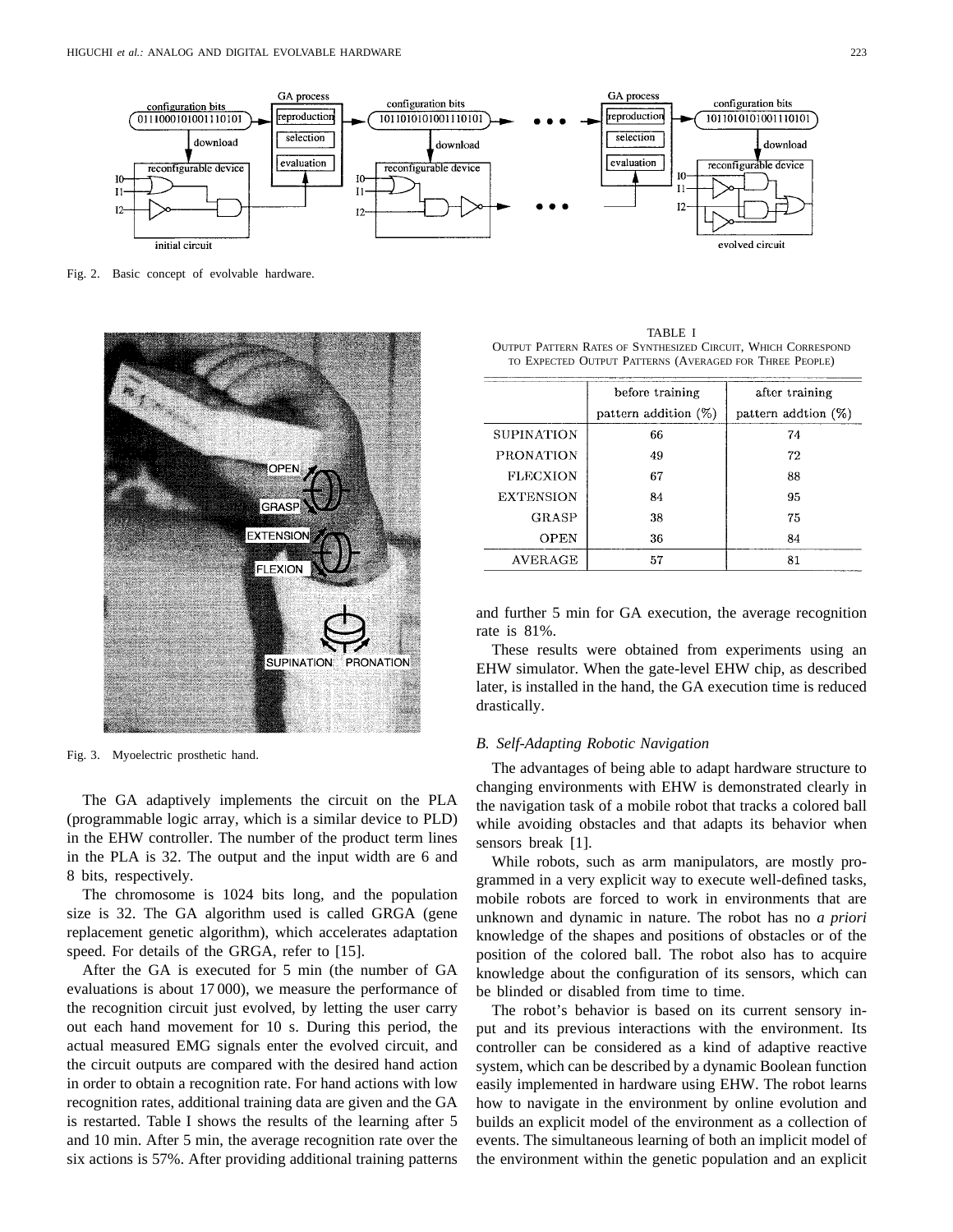

Fig. 4. Autonomous mobile robot.

model can reduce the number of fitness evaluations required in the real physical environment because the fitness evaluations can be carried out using the explicit model. The reduction in the number of required interactions together with the fact that the fitness evaluations are executed using evolvable hardware has the advantage of speeding up the adaptive process.

*1) The Robot and Its Environment:* The robot shape is circular with a diameter of 25 cm (Fig. 4). It has ten proximity infrared sensors of 1-bit resolution equally distributed around its periphery (Fig. 5). These sensors indicate the presence of objects at distances of less than 30 cm, yielding 10 bits of sensory input to the reactive robot controller. Two cameras are mounted on the top of the robot in order to locate the target within the four  $90^\circ$  sectors around the robot. The sector number locating the target is represented with 2 bits of sensory input. Thus, 12 bits of sensory input (proximity: 10 bits, target direction: 2 bits) are provided to the reactive robot controller which is implemented by one EHW circuit.

The output of the reactive controller is a 3-bit motor command to determine the motion of the robot. The robot moves using two independent motor wheels, which are controlled in terms of speed. This allows the robot to perform eight preprogrammed motions: two translations, two rotations, and four combinations of rotation and translation.

The robot is controlled by a TMS 320 C44 board connected to one transputer for the infrared sensors, the vision sensor, and the motor wheels, and two evolvable-hardware circuits that execute the robot controller and simulate the evolutionary process, respectively.

The robot also has four bumping sensors to detect when it hits an obstacle at either the front or the back. The number of bumps during a navigation run is counted and used in the fitness calculation to evolve the reactive robot controller, where a good navigation controller is one that yields fewer bumps.

*2) EHW and Its Performance:* The EHW circuit on board the robot implements a dynamic reactive robot controller that accepts 12 bits of sensory inputs and yields 3-bit wheel

motor commands. When the robot does not detect obstacles in its neighborhood (its ten proximity sensors are all OFF), its behavior is preprogrammed on the EHW to go toward the ball. When the robot detects obstacles (at least one of the proximity sensors is ON), the EHW implements a dynamic Boolean function with three FPGA Altera Flex 8000's. The Boolean function is implemented in terms of a 50-term disjunctive normal form (DNF) with an AND-array and an OR-array (Fig. 5). In our experimental setup with 12 Boolean input sensors and three Boolean outputs, the AND–OR array has 27 columns and needs a maximum number of 4096 rows to represent any three-output Boolean function of the 12 Boolean variables. To force the Boolean function to generalize, however, the number of rows can be reduced by merging rows with the same output. Our experiments were able to reduce the number of rows and thus the number of terms of the DNF to 50.

The configuration bit string of the 50-term DNF is 1350 bits long while 12 144 bits are needed to represent any function with 12 Boolean inputs and three outputs. The 1350 bits of the EHW are regarded as a chromosome for the GA.

To learn with fewer interactions with the physical environment and still maintain good online performance, the robot has to do some experimentation in an approximate explicit world model of the environment. Our approach consists of having the robot learn a model continually throughout its lifetime and, at each motion, the current model is used to compute an optimal controller that controls the robot until it hits an obstacle or becomes stuck. This method, first, avoids an arbitrary division between the learning phase and motion phase. Second, with this approach the robot is able to gather data about the environment progressively depending on the efficiency of the controller. Third, the robot is able to deal with changes in the environment or in its structure. Because this approach is extremely demanding computationally and to accelerate the entire evolutionary process, the evolutionary process was implemented with evolvable hardware situated next to the evolvable hardware controlling the robot. The evolvable hardware evaluated a population of controllers by computing their Boolean functions. Each controller was evaluated in the explicit world model using an experience replay strategy [13]. The fitness function is a combination of three factors: 1) the number of times the robot hits an obstacle, 2) the number of times the robot became stuck near an obstacle, and 3) the distance covered by the robot in a fixed period of time. In our approach, evolution is used as an adaptive strategy searching continuously for controllers to avoid bumping into the obstacles and becoming stuck near an obstacle, and to cover the greatest distance in an explicit world model that is gradually changing. The population size of the GA was 500 individuals. For the selection algorithm, we used tournament selection with tournament size 20 and an elitist algorithm. Using these three factors and the preprogrammed behavior, the real robot was able to reach the target by searching and switching controllers in the population every time the world model changed.

The performance of this robot navigation system is remarkable, in comparison with other autonomous robots, both in terms of its adaptation speed and the degree of self-adaptation.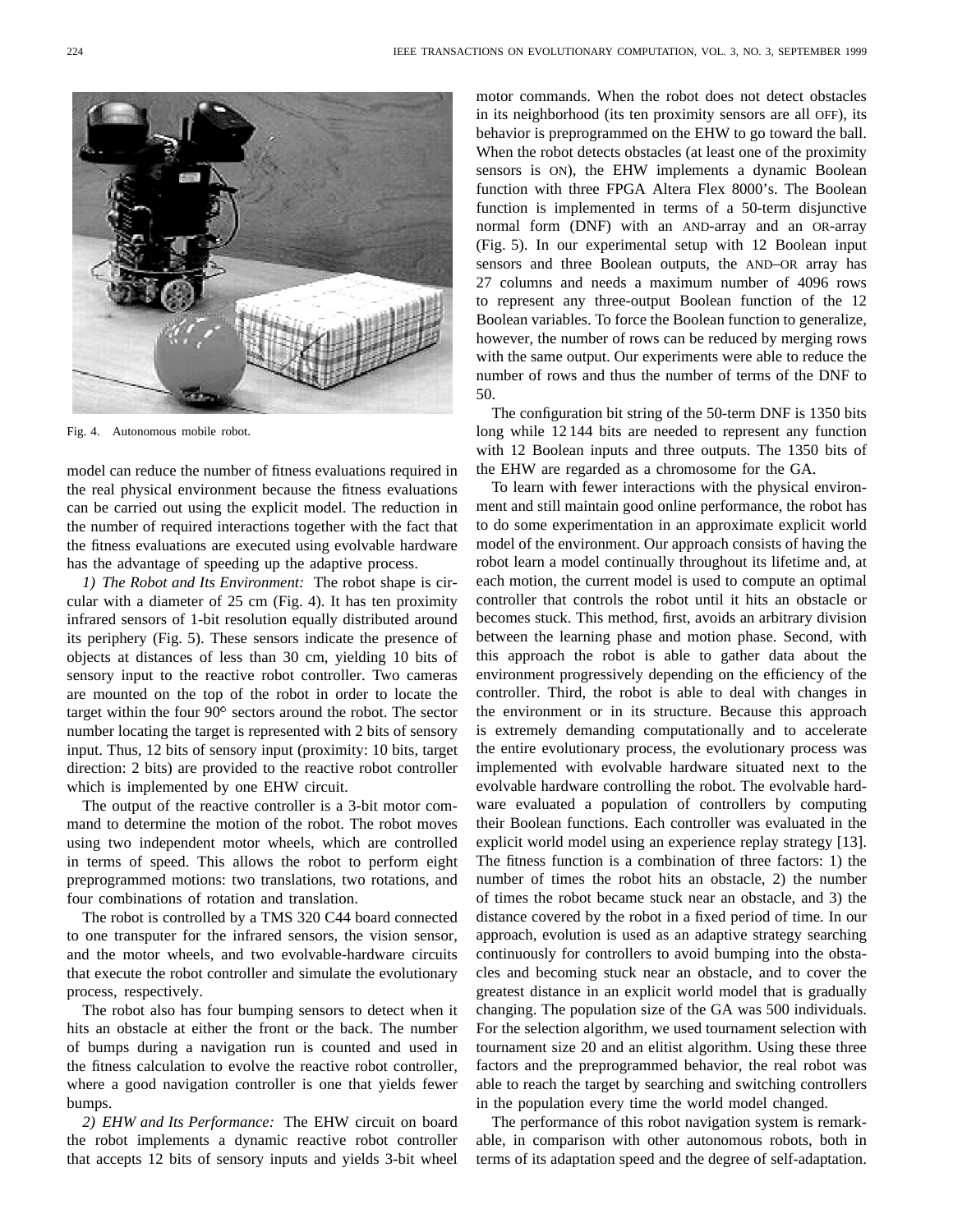

Fig. 5. Reactive navigation system.

In general, within 10 min on average, the robot is able to find a set of suitable hardware configurations for the reactive robot controller and is able to switch dynamically, and in real-time between these hardware configurations to track the ball while avoiding obstacles. This is two orders of magnitude faster than previous work [12].

When some of the proximity sensors are intentionally blinded, the robot will autonomously start to search for another set of hardware configurations for the reactive robot controller and within a few minutes of navigation can succeed in finding a new set of reactive controllers that allow the robot to continue tracking the ball with the remaining functional sensors.

The EHW implementation is almost six times faster than a digital signal processor (DSP) simulation with a TI C44 processor, but the speed can be improved further by employing the EHW chip described in the next section.

# *C. General-Purpose EHW Chip for Gate-Level Hardware Evolution*

This chip was developed in April 1998 to serve as an off-theshelf device for gate-level hardware evolution (Fig. 6). It was developed for an autonomous mobile robot and a myoelectric artificial hand.

In most research on EHW, GA's are executed with software on personal computers or workstations. This makes it difficult to use EHW in situations that need circuits to be as small and light as possible. For example, a prosthetic hand should be of the same size as a human hand and weigh less than 700 grams. Similar restrictions exist for autonomous mobile robots with EHW controllers. One answer to these problems is to integrate both the GA hardware and the reconfigurable logic on to a single LSI chip.



Fig. 6. Gate-level EHW chip.

This has been done with the digital EHW chip, which consists of three components: 1) a PLA, 2) the GA hardware with a 2K word chromosome memory and a 2K word training pattern memory, and 3) a 16-bit 33 MHz CPU core (NEC V30; 8086 compatible). Arbitrary logic circuits can be reconfigured dynamically on the PLA component according to the chromosomes obtained by the GA hardware. The CPU core interfaces with the chip's environment and supports fitness calculations when necessary. The size of the GA hardware, excluding memories, is about 16K gates. In terms of gate size, this is almost one-tenth of a 32-bit CPU core (e.g., NEC V830). However, genetic operations carried out by this chip are 62 times faster than on a Sun Ultra2 (200 MHz).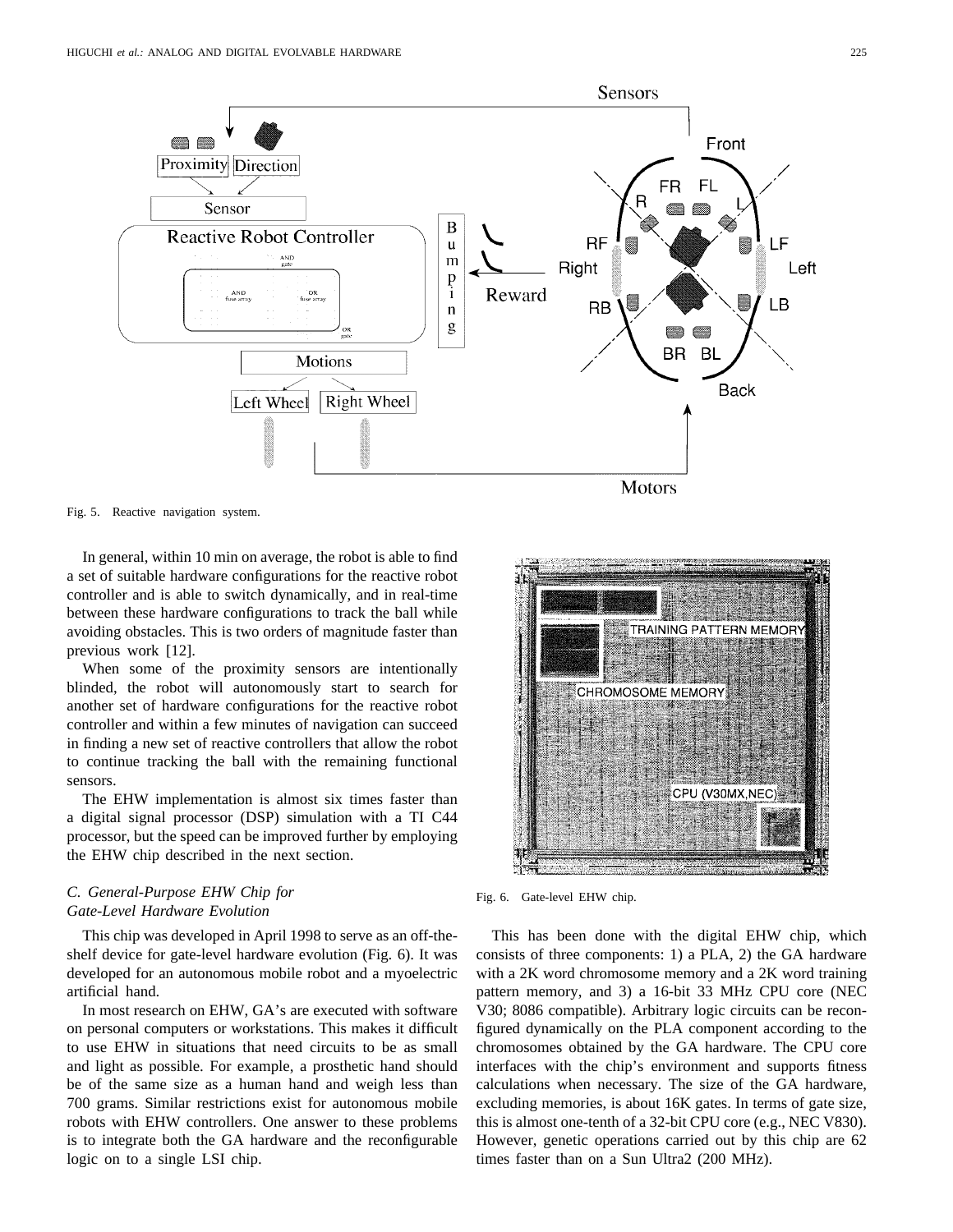

Fig. 7. Template for pixel prediction.

We are currently developing the next version of this chip with lower power consumption and a smaller chip size.

# IV. DATA COMPRESSION CHIP FOR ELECTROPHOTOGRAPHIC PRINTING

Electrophotographic (EP) printing is the latest generation technology in the printing and publishing industry, making it possible to print books with high-precision photo quality. An EHW-based data compression chip has been developed, and it has outperformed current international standards of lossless data compression for bilevel image data. This chip is a gate-level digital EHW dedicated to a particular application.

#### *A. Data Compression of Electrophotographic Images*

Data compression devices are essential for the design of EP printers, which handle large amounts of data very quickly. For example, one A4-size EP image of 1200 dpi requires 70 MB for storage, and EP printers process hundreds of different pages at a speed of 100 page/min. (Note that normal color copiers can print less than 10 pages/min.) This means that to print a book with 100 pages, 7 GB of image data must be transferred to the printer at a speed of 1800 MB/min. Unfortunately, the data transfer speed of normal hard disk drives is only 300 MB/min. EP printers, therefore, have to employ data compression techniques 1) to compress image data efficiently and 2) to reconstruct the compressed data very quickly. Moreover, the reconstructed image must be identical to the original to avoid deterioration of quality, such as blurred letters and distortions in images (lossless compression). Traditional lossless data compression techniques, however, are insufficient both in terms of compression ratios and decompression speeds.

The EHW data compression chip can solve these two problems by a precise prediction mechanism using reconfigurable hardware [3]. Image data consists of the values for many pixels. Because the value of each pixel tends to be closely related to the values for neighboring pixels, it is possible to predict the value of a given pixel based on the values for its neighboring pixels. If the value can be predicted correctly, it is not necessary to store it separately, which represents a saving in the size of the image data. This means that compression ratios depend greatly on the precision of the predictions. To increase the compression ratio, it is necessary to continually reselect the most suitable prediction mechanism for the varying patterns within an image.

TABLE II COMPARISON OF DATA COMPRESSION RATIO

|            | Printer Image | Fax Image |
|------------|---------------|-----------|
| Lempel-Ziv | 3.34          | 8.41      |
| JBIG       | 3.35          | 14.67     |
| EHW        | 6.52          | 19.82     |

#### *B. Prediction of Pixel Values by EHW*

GA's within the EHW can be used to determine which pixels to refer to at prediction. The pattern of locations for such reference pixels is called a "template" [23]. With the original image divided into a number of subimages, GA's search for a set of optimal templates for the subimages. Once a set of optimal templates has been discovered, the hardware prediction mechanism is reconfigured accordingly. This leads not only to improved compression ratios but also to higher decompression speeds, because decompression is also carried out by the EHW hardware.

A template consists of ten pixel locations, and each location is selected from a  $32 \times 8$  area (Fig. 7). Each location is represented by 8 bits ( $2^8 = 32 \times 8$ ), with 80 bits needed to indicate all ten locations for the template. The chromosome population for the GA's represents templates that are used in data compression, where the size of data after compression is assigned back to the chromosome.

Table II shows a comparison with two major international standards for data compression: Lempel–Ziv ("compress" command of UNIX) and JBIG (joint bilevel image coding experts group) [21], [22], both available on LSI chips. The EHW chip attained compression ratios for printer images almost twice those obtained by the international standards. Arrangements have already been made for this compression mechanism to be used in a commercial EP printer.

#### *C. Architecture of Data Compression EHW Chip*

The data compression EHW chip mainly consists of two parts: NEC V830 RISC processor (32-bit, 100 MHz) and the data compressor (Fig. 8). The V830 controls the procedures in data compression, runs the GA calculations, and interfaces with the host computer. The data compressor hardware receives the optimal template identified by the GA, compresses the input image (Fig. 9), and returns the size of compressed data to the V830 for the GA evaluation.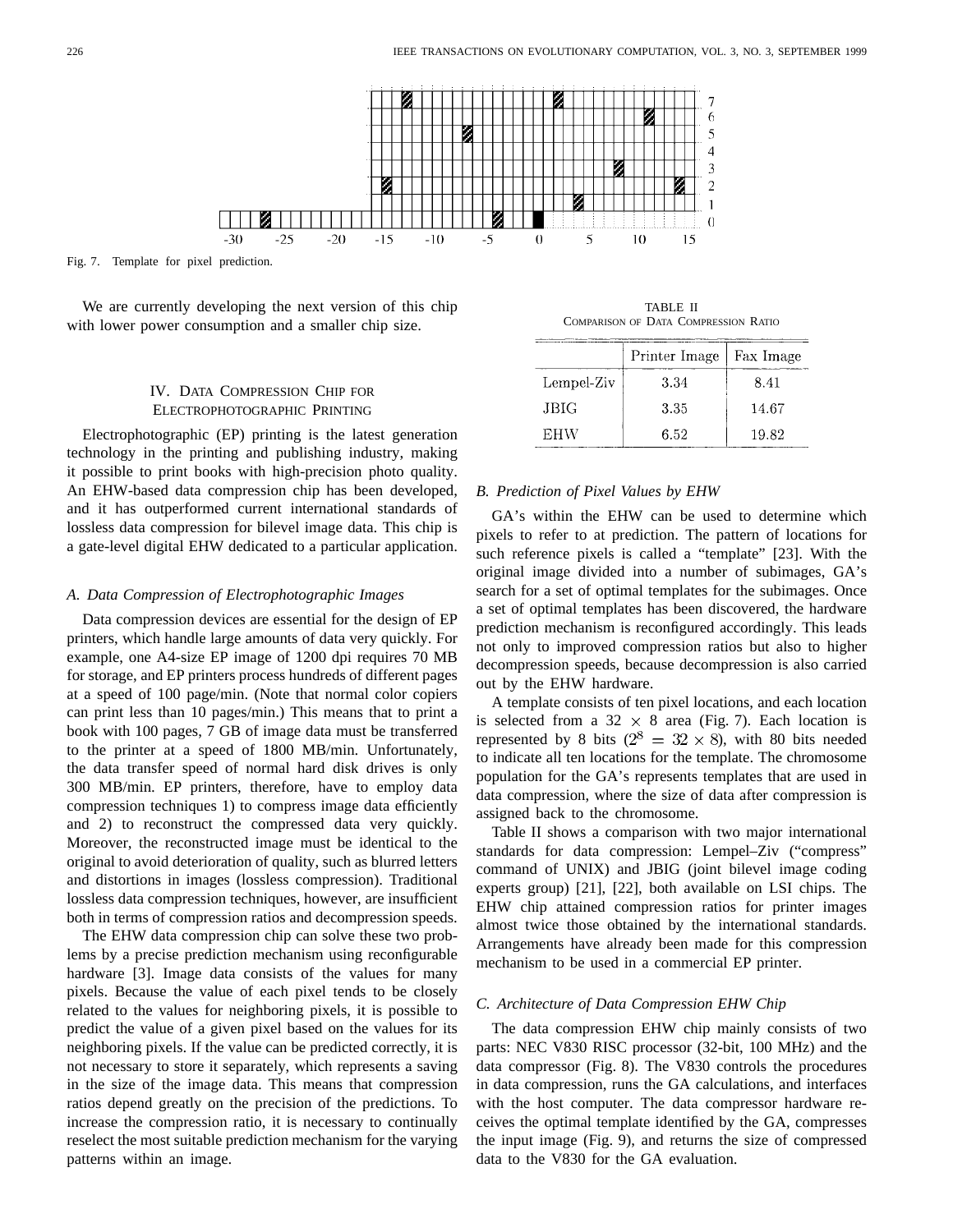

Fig. 8. The organization of the data compression EHW chip.



Fig. 9. A block diagram of the data compressor.

The data compressor hardware works at 33 MHz, so the EHW chip can compress and decompress a large EP image within a few minutes. Therefore, this compression chip can satisfy the severe requirements for processing speed of EP printers.

## V. THE GRD NEURAL NETWORK CHIP

# *A. Overview*

The GRD (genetic reconfiguration of DSP's) chip is a function-level evolvable hardware device designed for neural network applications [7]. The goal of the development is to liberate neural network users from the difficult design task of identifying an optimal neural network. Using GA's, both the topology and the hidden-layer node functions of a neural network mapped on the GRD chips can be dynamically reconfigured. This online learning capability allows neural networks to adapt dynamically to changing problems.

In neural network applications, optimal performance for a given problem is obtained by creating a neural network with the most suitable topology and the most appropriate node functions (e.g., sigmoid function or Gaussian function [19]). Furthermore, to meet the time constraints imposed by realtime applications, neural network hardware systems need to be "tailored" to an ideal network size for a problem. In general, it is very difficult to design an optimal neural network and process it with scalable parallel hardware [17], [18].

With the GRD chip, however, the GA program on the RISC processor can continuously reconfigure the neural network topology and node functions to maintain an optimal performance.

The GRD chip consists of a 32-bit RISC processor and a binary-tree network of 15 DSP's. Each DSP can execute one node function. Using a binary-tree network, multiple GRD chips can be easily connected to configure scalable neural network hardware.

In addition, because the RISC processor is incorporated within the GRD chip, it does not need a host machine to control these tasks. This is desirable for embedded systems in practical industrial applications, together with its fast online learning capability.

Manufacture of the GRD chip began in April 1998. The results of a simulation with an adaptive equalizer in digital mobile communication have shown that execution with a single GRD chip took 2.51 s, whereas execution on a Sun Ultra2 200 MHz takes 36.87 s. Planned uses for the GRD chip include applications that vary over time and have real-time constraints, such as CATV modems.

#### *B. Genetic Learning*

The neural network considered here is aimed at industrial applications that need neural networks for the approximation of nonlinear functions.

Genetic learning determines the network topology (e.g., the number of nodes) and the choice of node functions (e.g., Gaussian or sigmoid function) adaptively for a given application. The initial values of the weights and the parameters of the node functions are also determined by the GA and then tuned by local learning with the steepest descent method.

Fig. 10 illustrates this genetic learning. A chromosome for the GA represents one network. The network is evolved by applying genetic operators to the chromosomes. For example, Fig. 10 shows how a network with (a) two hidden layer nodes is evolved to have (b) 15 nodes.

Here, we show how the network obtained by the GA is mapped onto the GRD chips and how they are reconfigured dynamically using the example in Fig. 10. The network structure obtained by the GA is immediately mapped onto the GRD chips. For example, a neural network having a Gaussian function and a sigmoid function, as in Fig. 10(a), can be mapped onto the GRD chip, as in Fig. 10(c).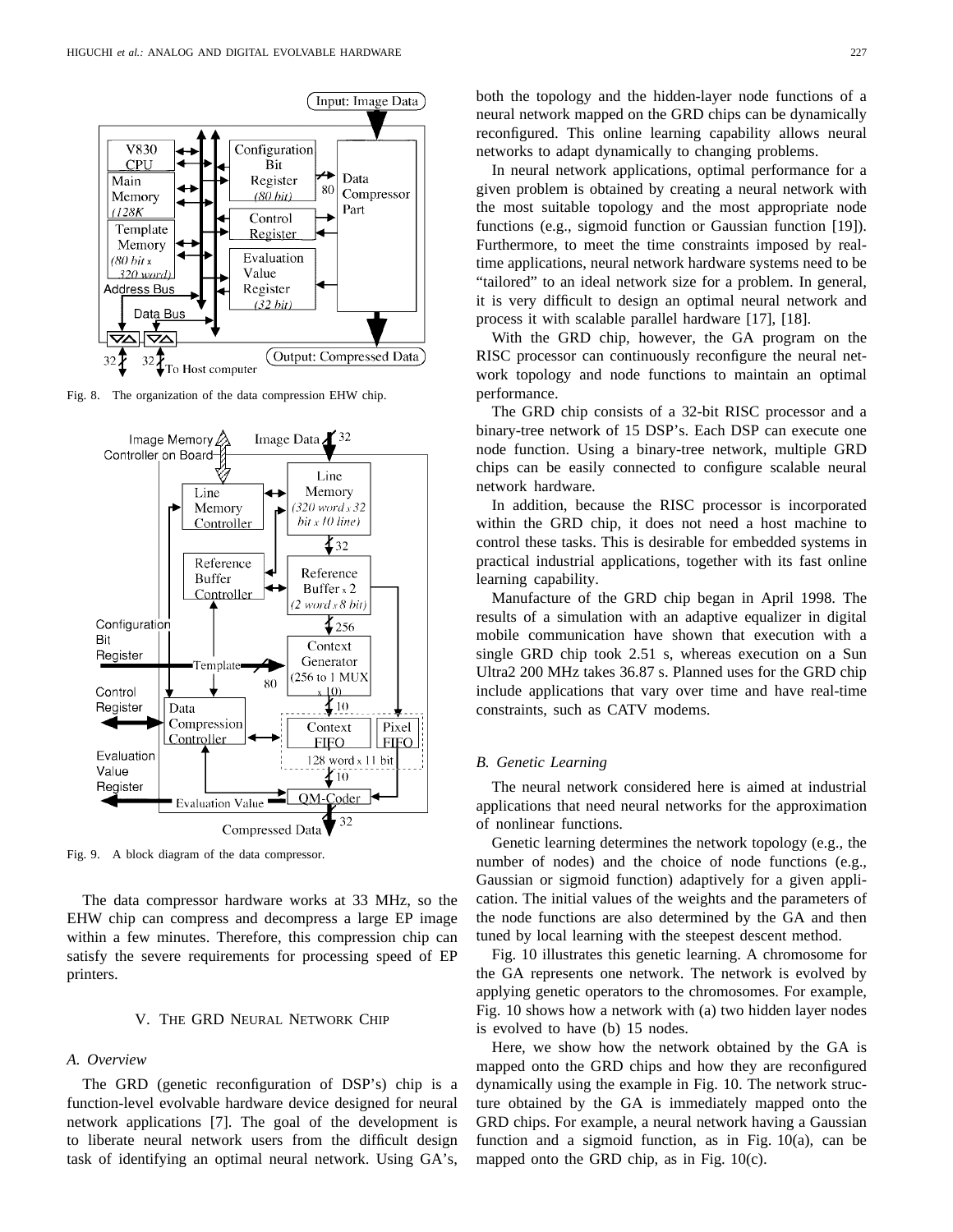

Fig. 10. Genetic learning with the GRD chip.

The functions and tree height in the GRD chips are dynamically controlled by rewriting the chromosomes on the chips. For example, in Fig. 10(c), the output of the GRD chip is connected to the output of DSP no. 2. After evolution, in Fig. 10(d), the output of the GRD chip is reconfigured to be connected to the output of DSP no. 4. Also, in Fig. 10(c), DSP no. 5 calculates a sigmoid function. After evolution, in Fig. 10(d), this DSP is reconfigured to calculate a Gaussian function.

Binary tree connections are very useful when a summation of node outputs is to be calculated. All the DSP's in Fig. 10(d) are configured to conduct the summation in parallel. For example, DSP no. 2 calculates a Gaussian function first and then adds the result to the output from DSP's Nos. 1 and 5.

The above implementation is for the fastest computation. For slower applications, one GRD chip suffices to process more than 15 nodes. A DSP in the GRD chip can process up to 84 neurons in time multiplexing.

## *C. The GRD Architecture and the Performance*

The GRD chip consists of a 100 MHz 32-bit RISC processor and 15 DSP's. Fig. 11 gives the overall structure of the GRD chip. The RISC processor is a NEC V830 which is designed for multimedia applications. The DSP, a 33 MHz 16-bit fixed-point processor, is called a programmable function unit (PFU). Fifteen PFU's are connected in a reconfigurable network with a binary tree shape. The GRD chip accepts eight 16-bit inputs and generates a 16-bit output with the MIMD parallel processing of the 15 PFU's. The tree shape interconnections are powerful, especially when the summation of neuron outputs is calculated.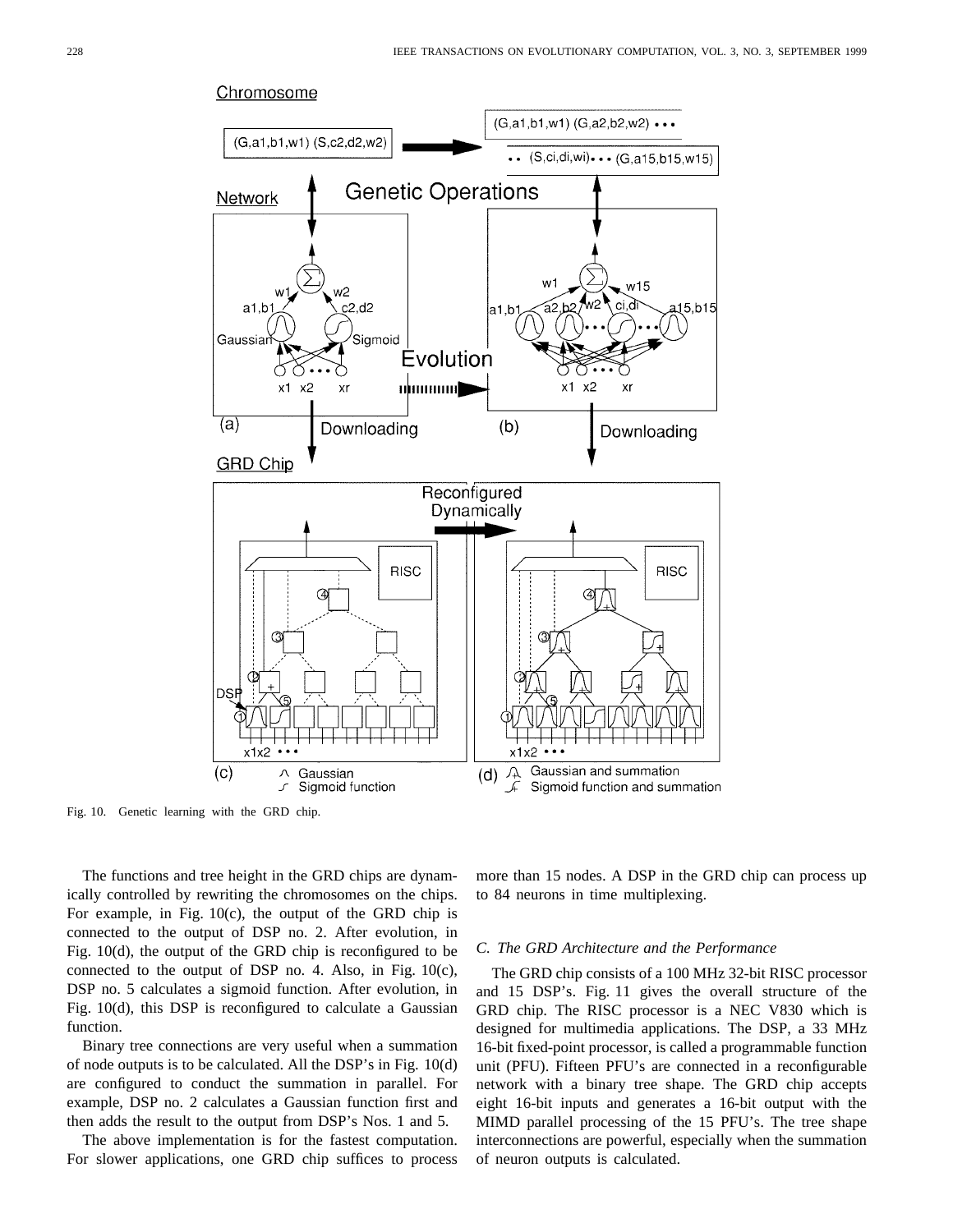

Fig. 11. Overview of the GRD chip.

The GRD chip includes the V830 RISC processor to perform the genetic reconfiguration of the PFU's. This means that the GRD chip can reconfigure itself. In the PFU, a content addressable memory (CAM) is employed to accelerate the computation of nonlinear functions (e.g., sigmoid function and Gaussian). Consequently the GRD chip attains a 319 MCPS (mega connection per second) performance in a multilayer perceptron (MLP).

The GRD chip can process up to 1260 neurons (84 neurons per PFU). To configure a scalable hardware system easily, GRD chips can be connected directly to each other via FIFO buffers inside the PFU. For example, a 19-in rack implementation of 16 VME triple-height boards (nine GRD chips on a board) can achieve the performance of 46 GCPS (giga connection per second) in a MLP.

Simulation results of two applications (chaotic time series prediction and adaptive equalization in digital mobile communication) show that the performance of the GRD chip is almost ten times faster than a Pentium II processor of 400 MHz.

## VI. ANALOG EHW CHIP FOR CELLULAR PHONE

## *A. Overview*

Due to the remarkable advances in recent CPU's and DSP's, applications with analog circuits are rapidly being replaced with digital computing. There are still many applications that require high-speed analog circuits. Communication is one such application.

An inherent problem in implementing analog circuits is that the values of the manufactured analog circuit components, such as resistors and capacitors, will often differ from the precise design specifications. Such discrepancies cause serious problems for high-end analog circuit applications. For example, in intermediate frequency (IF) filters [24], which are widely used in cellular phones, even a 1% discrepancy from the center frequency is unacceptable. It is therefore necessary to carefully examine the analog circuit and to discard those which do not meet the specifications.

The analog EHW chip for IF filters can correct these variations in analog-circuit values by GA's [8]. Using this chip provides us with two advantages. The first is an improved yield rate. If an analog EHW chip is found not to satisfy the specifications, it can be corrected before shipping. This is done by executing the GA in the LSI tester at the factory to alter the defective analog circuit components in line with the specifications.

The second advantage is smaller circuits. One way to increase the precision of component values in analog LSI's has been to use large-valued analog components. This involves larger circuits and accordingly higher manufacturing costs and greater power consumption. With the EHW chip, however, the size of the analog circuits can be made smaller. Obviously, smaller IF filters are particularly welcome in cellular phones, but similar considerations exist in a wide variety of applications where analog circuits are used.

# *B. The Chip Architecture and Yield Rate*

Fig. 12 illustrates the analog EHW chip, which is an integrated  $G_m$ -C IF filter. The filter chip is fabricated in a 0.8  $\mu$ m CMOS process. The active area of the filter is 17 mm<sup>2</sup>. The specifications are shown in Fig. 14. The filter has a pass bandwidth of 21.0 kHz centered at 455 kHz, and stop bands specified at attenuations of 48 and 65 dB. Filter gain should be within the dotted lines in the figures. The  $-3$  dB points should be within  $455 - 10.5 \pm 1$  kHz and  $455 + 10.5 \pm 1$  kHz. These specifications are very hard to satisfy, because the  $-3$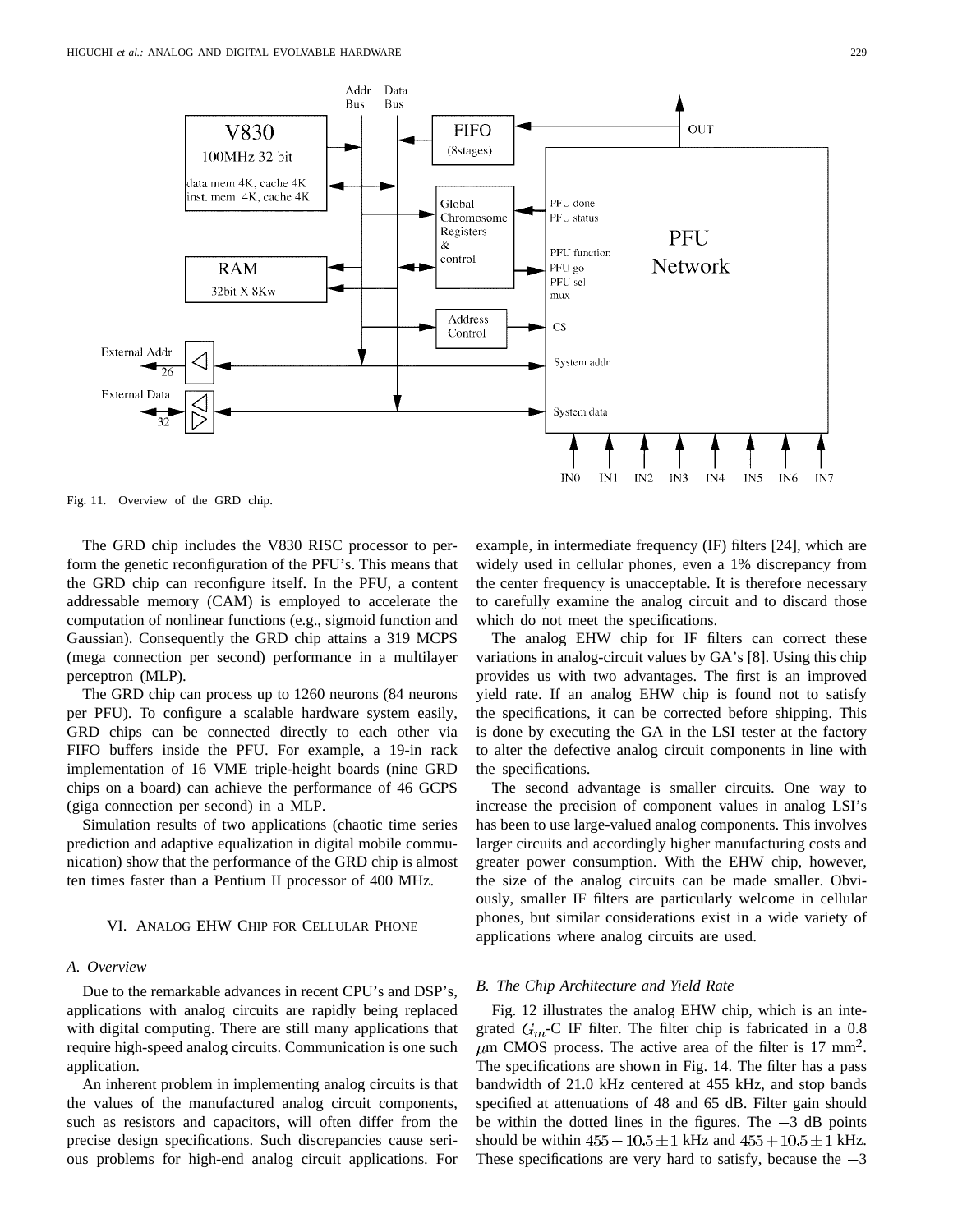

Fig. 12. Adjustment using GA's.



Fig. 13. Schema of  $G_m$  amplifier.



Fig. 14. (a) Frequency responses and (b) magnification of (a).

dB points will be outside these limits if the center frequency is shifted even by 1%.

This IF filter has 39 parameters in total: 16 of these are related to the center frequency, 16 for bandwidth, and three for filter gain. In the integrated circuit of the filter, these parameters correspond to the transconductance of the  $G_m$ amplifiers. The schema of a  ${\cal G}_m$  amplifier is shown in Fig. 13. Each transconductance may differ greatly from the target values, however, by up to as much as 20%.

To correct these variations, the value of the  $G_m$  amplifier can be set genetically. The values, which actually control the bias currents to the  $G_m$  amplifiers, are coded as configuration bits. The GA, which is executed on an external PC, determines the optimal configuration bits.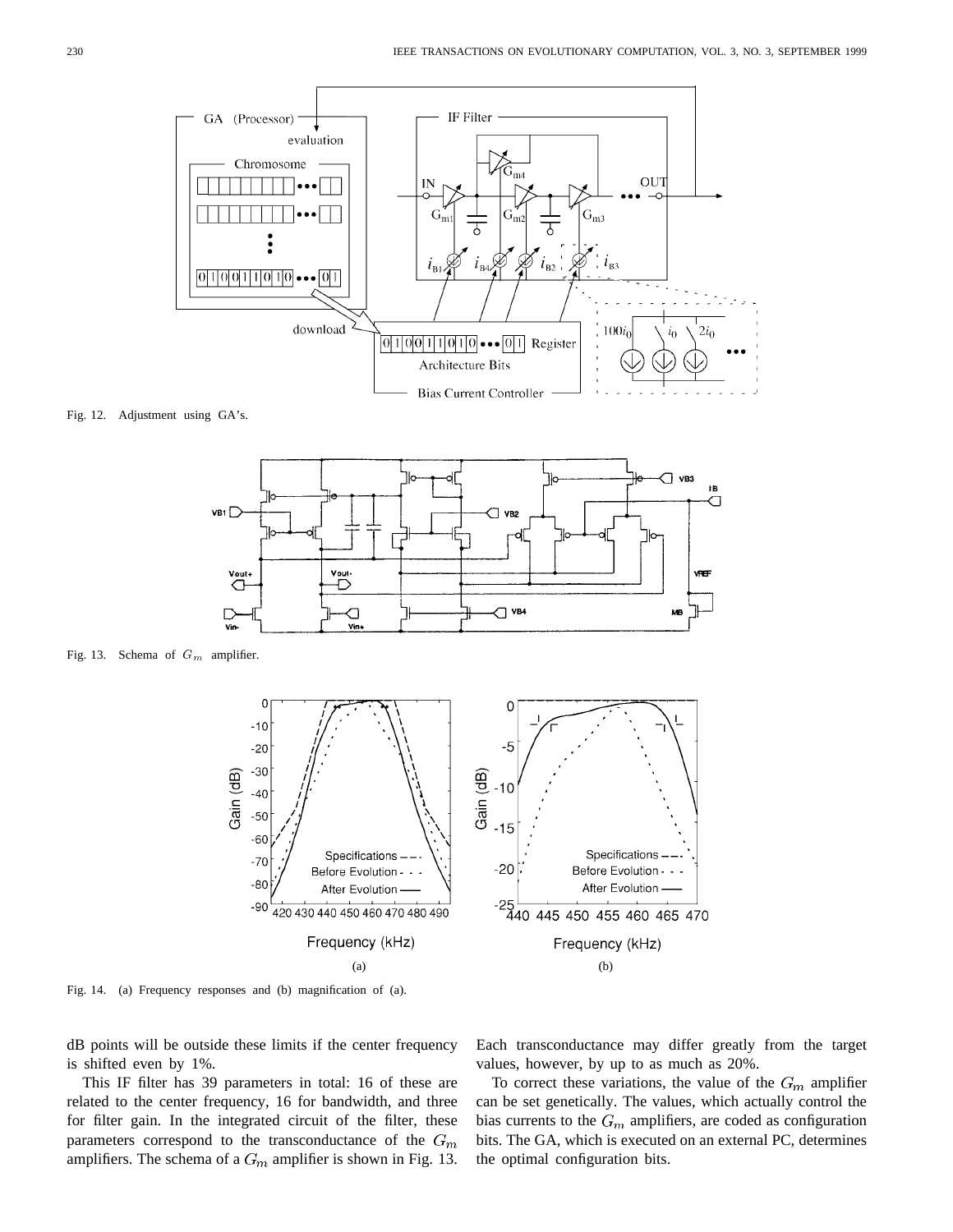

Fig. 15. EHW-based clock-timing adjusting architecture.

A chromosome for the GA consists of 39 genes that correspond to the filter parameters. Each gene has  $N$  bits that determine the transconductance. For example, if  $N = 2$ , there are four transconductance values for selection by the GA's. The genes 00, 01, 10, and 11 mean that the parameter is multiplied by  $1.0 - 2 \times D$ ,  $1.0 - D$ ,  $1.0 + D$ , and  $1.0 + 2 \times D$ , respectively, where  $D$  is a constant value. Fitness is the weighted sum of deviations between the ideal gain and the gain obtained by the EHW chip.

In simulations, each transconductance value in the circuit was assumed to vary from the target value by a Gaussian distribution of  $\sigma = 5\%$ . The parameters N, D were set to 2 and 0.025, respectively. We used a population of 50 individuals, each represented by a chromosome of length 78 bits. A run terminated after the fortieth generation.

Fig. 14 shows the frequency responses for the best chromosome in a run. After iteration, the best chromosome could satisfy the specifications, which the initial population was unable to meet. Out of 100 runs, 95% of the chips conformed to specifications. We have also tested 20 real chips, out of which 18 chips were successfully evolved to meet the specifications. We are currently developing a second version of the chip in which major circuit components are designed to be smaller than in the present chip.

## VII. AN EHW-BASED CLOCK TIMING ADJUSTING CHIP

#### *A. Overview*

The demand for high-speed LSI's, such as Pentium III (500 MHz) and DEC Alpha (600 MHz), is increasing. Unfortunately, the yield rates for such fast digital systems are rather



Fig. 16. Clock-timing adjuster.

poor. Typically, in the early stages of mass production, yield rates are less than 10%. One of the reasons for the poor yield rates is that the timing delays between digital components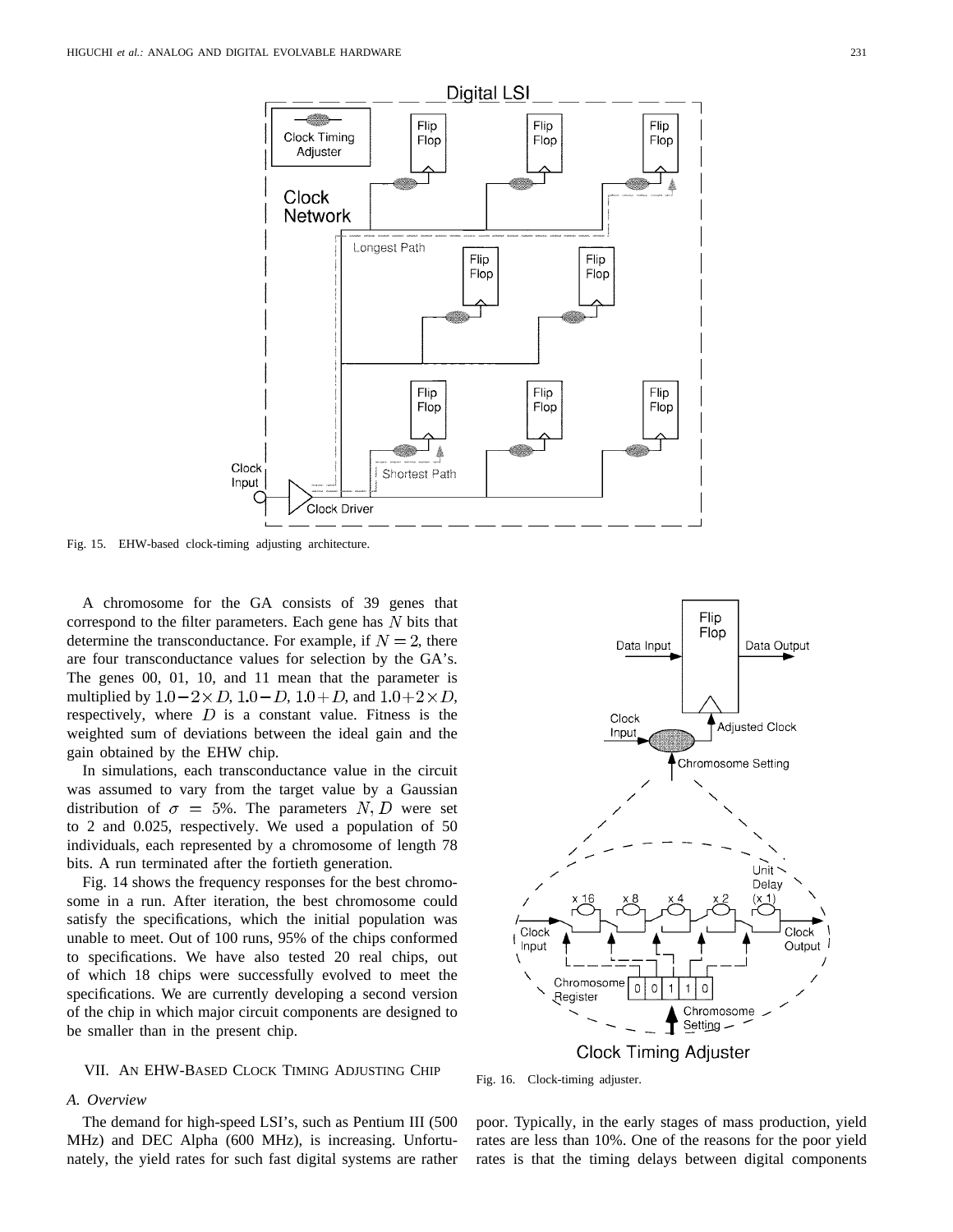

Fig. 17. Evaluation function.

often do not conform to the design specifications [28]. Such discrepancies arise from variations in the values of parasitic capacitances and resistors along the data lines between digital components, which can differ significantly depending on the LSI. Variations in clock timing are referred to as "clock skew." LSI's that fail to satisfy design specifications because of clock skew are simply discarded, leading to poor yield rates.

To solve this problem, we propose an EHW-based clocktiming adjusting architecture for high-speed digital systems [27]. Instead of simply discarding chips that do not meet the specifications, we can genetically adjust the clock timings in the LSI to conform to the specifications.

We have developed a LSI, which is used in the high-speed memory tester, to show the advantages of this architecture. Simulation results show that the number of LSI's that can operate at 800 MHz increases from 2.9 to 51.1% after the clock-timing circuits have been evolved by the GA. This clocktiming adjusting architecture is, therefore, expected to become a basic LSI technology for gigahertz digital systems.

#### *B. The Chip Architecture*

The proposed architecture is depicted in Fig. 15. The salient feature of this architecture is the introduction of a delay device, to genetically adjust the clock timing, which can easily be inserted within traditional architectures.

Fig. 16 describes this clock-timing adjuster. It has quite a simple structure, consisting of a chromosome register and a delay generator. The bit-width of the chromosome register depends on the degree of variation in delay time.

The delay generator includes a number of smaller delay devices, with set delays, such as one unit, two units, four units, etc., and these delay devices are connected serially. Each bit of the chromosome register corresponds to one of the small delay devices, and the value of the bit determines whether the delay device is turned on or not. Taking the example depicted in Fig. 16, when the delay has a value of 10 ps, the adjuster would generate a timing delay of 60 ps (10 ps  $\times$  4 + 10 ps  $\times$  2) in total.

### *C. Genetic Learning*

The traditional method for clock-timing adjustment is to correct clock skew. Our architecture is more precise, however, in that it seeks to correct the system to conform to the designer's specifications. Adjustment proceeds as follows.

- 1) Load a tentative chromosome set into a chip.
- 2) Conduct an ordinary LSI chip test and supply a series of test data with the system clock running at the specification speed.
- 3) After the chip test, stop the system clock and extract all FF values.
- 4) Compare extracted FF values with expected values generated by logical simulation.
- 5) Calculate the evaluation function from the comparison.
- 6) Generate a new generation of chromosomes according to the evaluation function.

Note here that the clock timing is not measured directly at all. This is a major advantage because the timing measurement is very costly.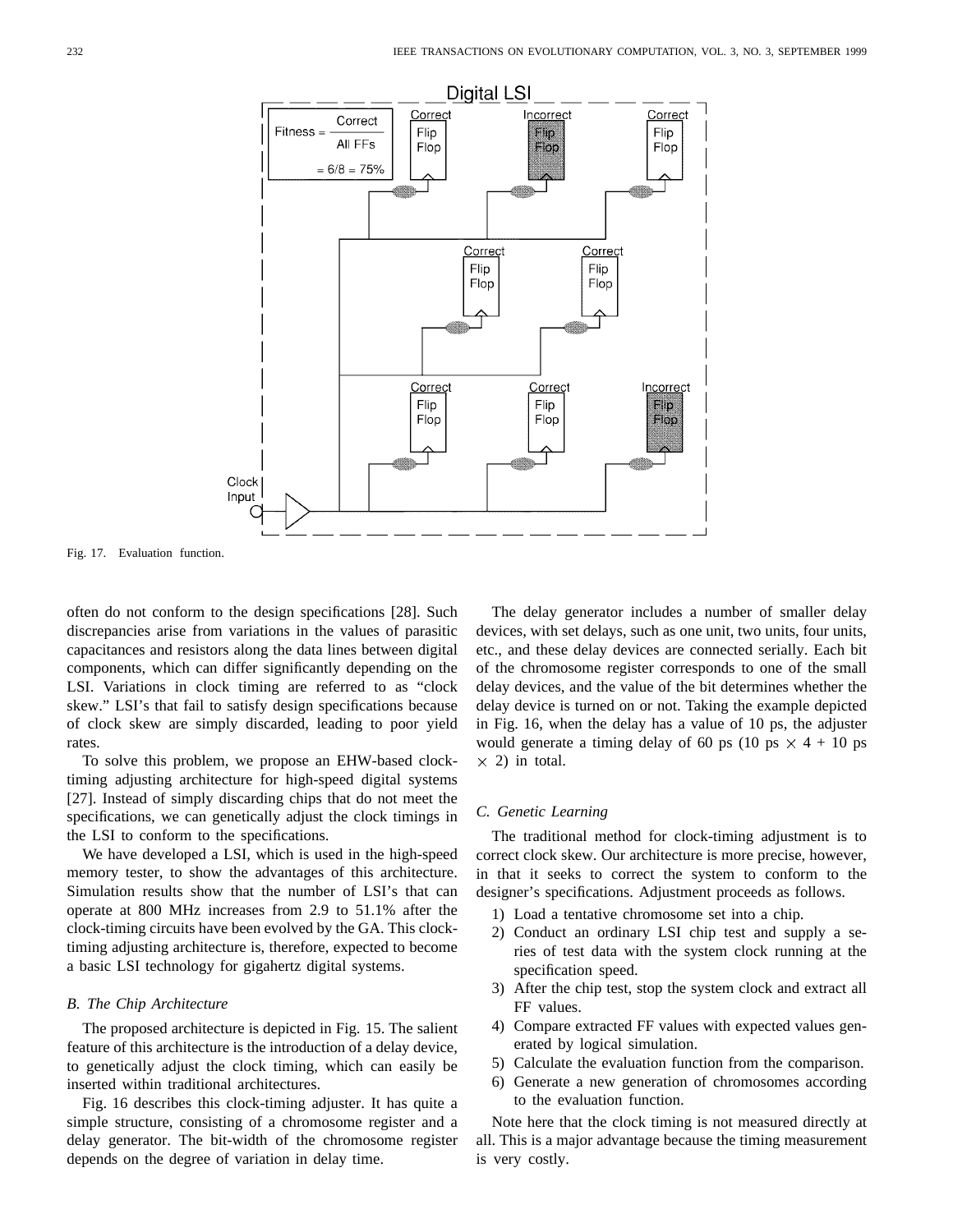

-Clock Timing Adjuster FF: Flip Flop ALU: Arithmetic Logic Unit  $-$ 

Fig. 18. Evolvable memory test pattern generator.



Fig. 19. Simulation result (distribution function).

Fig. 17 shows how to evaluate the fitness. In the figure, two FF's out of eight have failed to work, and the evaluation value is 80%. Chips that do not have a fitness value of 100% are regarded as defective.

### *D. Simulation Study*

The simulation experiments conducted to adjust clocktiming for a circuit are described next.

For the evaluation, a memory test pattern generator, shown in Fig. 18, was selected and converted to a simulation model for evaluation. This is a simple, but quite important, logic block for memory testing devices. It is used to generate access patterns to test memory at speeds used when accessing real memory chips. For example, in testing memory modules for the direct rambus systems, the testing hardware should supply rather long test patterns at a speed of 800 MHz [29].

In the simulation, the number of sample chips was 1000, the population size was 50, and the number of generations was 20. Device parameters were assumed to vary according to a normal distribution. The results are depicted in Fig. 19. The  $X$ -axis represents clock speed, with the percentage of chips that could

operate at a given speed, being plotted along the  $Y$ -axis. The most significant result from these simulations was the finding that 50% of the chips designed with 500 MHz clocks could be adjusted to operate at improved speeds of 800 MHz, whereas only 2.9% could operate at such speeds before adjustment.

The LSI has been developed with bipolar technology, including 2000 gates. A testing environment is now being developed.

#### VIII. CONCLUSION

Digital EHW is a key technology for the development of new applications, which previously could not be fully realized due to the lack of autonoumously reconfigurable digital hardware. In general, applications that tend to be timevariant in nature and to have real-time constraints are suitable for EHW, because EHW enables adaptation at the hardware level, and fast execution, being accomplished by the hardware itself.

Although reconfigurable hardware devices, such as FPGA and PLD, are spreading rapidly and the usefulness of reconfigurable hardware is being more widely recognized, reconfiguration in FPGA's is not autonomous and requires human intervention. Thus, EHW indicates a new direction in reconfigurable hardware beyond FPGA's.

After introducing the basic concepts of digital EHW, LSI architectures and their applications, we have described in this paper two analog EHW chip applications.

The analog EHW chip for cellular phones has two advantages: high yield rate and smaller circuit size. These advantages can be applied not only to IF filters but also to a wide variety of analog LSI's. Certainly, we envisage a number of analog LSI's being redesigned according to EHW principles to satisfy severe requirements, especially in high-end analog systems, such as communications and sensoring.

The clock-timing adjusting architecture will be very important for gigahertz digital systems, where although discrepancies from the design specifications are inevitable, they are detrimental to performance. Rather than discarding chips that do not meet the specifications, minute adjustments can, however, be made with EHW architectures and evolutionary computation.

We have discussed the clock architecture within the domain of analog EHW. This is because even digital systems are heavily influenced by the behavior of analog circuits, particularly in the high-frequency range. Without careful consideration of the analog aspects of digital systems, it will be impossible to realize high-end digital systems. In such systems, analog EHW can play an extremely important role.

#### ACKNOWLEDGMENT

The authors would like to thank Dr. Ohmaki at Electrotechnical Laboratory and Dr. Shimada at RWCP for their support.

#### **REFERENCES**

[1] D. Keymeulen, M. Iwata, Y. Kuniyoshi, and T. Higuchi, "Online evolution for a self-adapting robotics navigation system using evolvable hardware," *Artif. Life,* vol. 4, pp. 359–393, 1999.

---◆---Before Adjustment ---- After Adjustment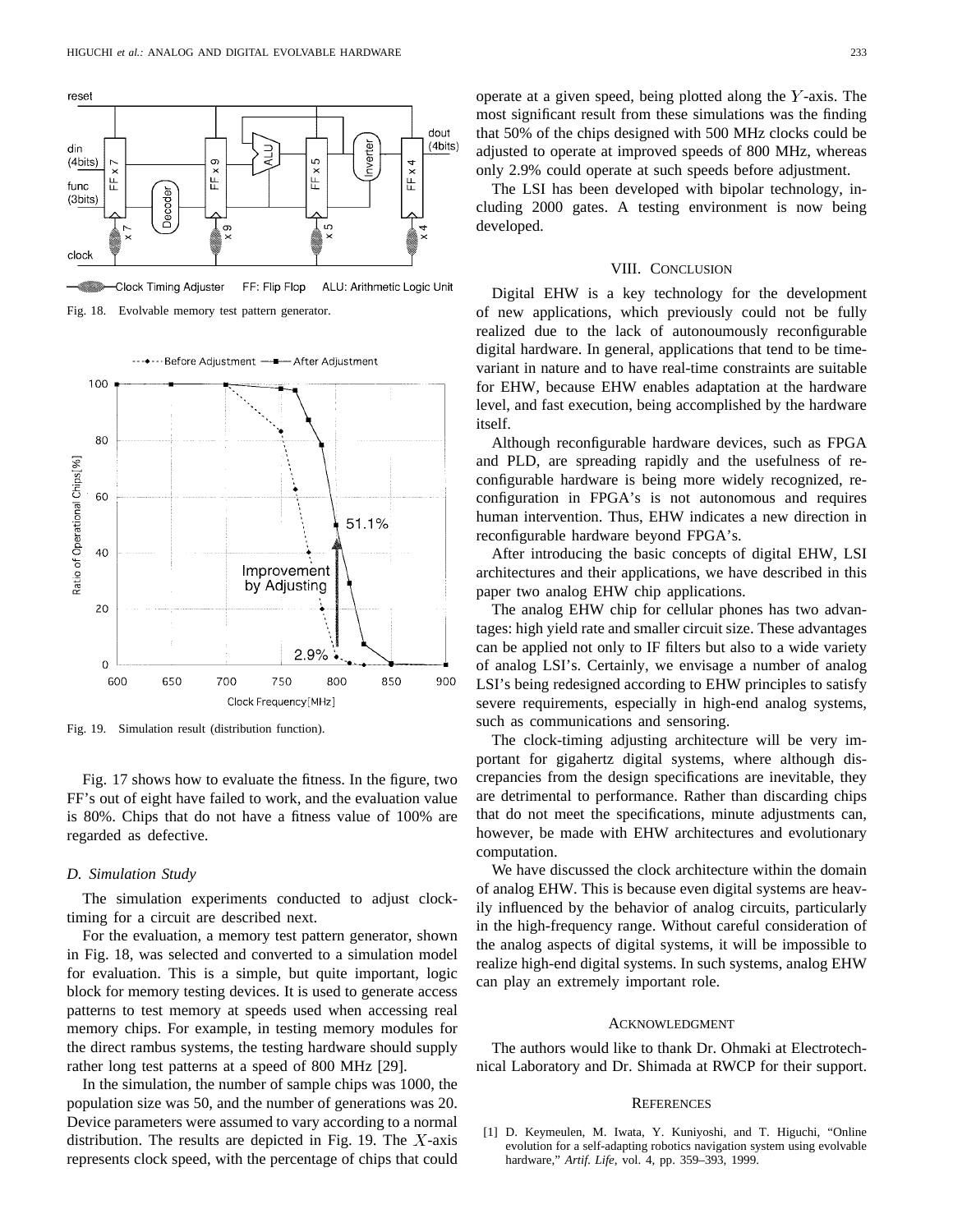- [2] D. E. Goldberg, *Genetic Algorithms in Search, Optimization, and Machine Learning.* Reading, MA: Addison-Wesley, 1989.
- [3] H. Sakanashi, M. Salami, M. Iwata, S. Nakaya, T. Yamauchi, T. Inuo, N. Kajihara, and T. Higuchi, "Evolvable hardware chip for high precision printer image compression," in *Proc. 15th Nat. Conf. Artificial Intelligence (AAAI-98),* Madison, WI, July 1998, pp. 486–491.
- [4] X. Yao and T. Higuchi, "Promises and challenges of evolvable hardware," *IEEE Trans. Syst., Man, Cybern.t, C,* vol. 29, Feb. 1999.
- [5] Lattice Semiconductor Corporation, *GAL Data Book*, 1990.
- [6] T. Higuchi, M. Iwata, and W. Liu, Eds., *Proc. 1st Int. Conf. Evolvable Systems* (Lecture Notes in Computer Science, vol. 1259). Berlin, Germany: Springer-Verlag, 1996.
- [7] M. Murakawa, S. Yoshizawa, I. Kajitani, X. Yao, N. Kajihara M. Iwata, and T. Higuchi, "The GRD chip: Genetic reconfiguration of DSP's for neural network processing," *IEEE Trans. Comput.,* pp. 628–639, June 1999.
- [8] M. Murakawa, T. Yoshizawa, T. Adachi, S. Suzuki, K. Takasuka, D. Keymeulen, and T. Higuchi, "Analogue EHW chip for intermediate frequency filter," in *Proc. Int. Conf. Evolvable Systems,* Sept. 1998, pp. 134–143.
- [9] M. Iwata, I. Kajitani, H. Yamada, H. Iba, and T. Higuchi, "A pattern recognition system using evolvable hardware," in *Parallel Problem Solving from Nature*. Berlin, Germany: Springer, 1996, pp. 761–770.
- [10] M. Sipper, E. Sanchez, D. Mange, M. Tomassini, A. Perez-Uribe, and A. Stauffer, "Phylogenetic, ontogenetic, and epigenetic view of bio-inspired hardware systems," *IEEE Trans. Evol. Comput.,* vol. 1, pp. 83–97, Apr. 1997.
- [11] I. Aleksander, W. V. Thomas, and P. A. Bowden, "WISARD: A radical step forward in image recognition," *Sensor Rev.,* pp. 120–124, July 1984.
- [12] D. Floreano and F. Mondada, "Evolution of homing navigation in a real mobile robot," *IEEE Trans. Syst., Man, Cybern., B* vol. 26, pp. 396–407, 1996.
- [13] L.-J. Lin, "Self-improving reactive agents based on reinforcement learning, planning and teaching," *Mach. Learn.,* vol. 8, no. 3/4, pp. 297–321, 1992.
- [14] W. Armstrong and J. Gecsei, "Adaptation algorithms for binary tree network," *IEEE Trans. Syst., Man, Cybern.,* vol. SMC-9, no. 5, pp. 276–285, 1979.
- [15] I. Kajitani, M. Iwata, H. Yokoi, D. Nishikawa, and T. Higuchi, "An evolvable hardware chip and its application as a multi-function prosthetic hand controller," *AAAI-99*, pp. 182–187, 1999.
- [16] J. Holland, *Adaptation in Natural and Artificial Systems.* Ann Arbor, MI: Univ. of Michigan Press, 1975.
- [17] E. Fiesler, "Comparative bibliography of ontogenic neural networks," in *Proc. Int. Conf. Artificial Neural Networks.* New York: Springer-Verlag, 1994, pp. 793–796.
- [18] Adaptive Solutions Inc., "CNAPs server, preliminary data sheet," Beaverton, OR, 1992.
- [19] M. J. D. Powell, "Radial basis functions for multivariable interpolation: A review," in *Algorithms for Approximation,* M. G. Cox, Ed. Oxford, U.K.: Clarendon, 1987, pp. 143–167.
- [20] M. Uchida, H. Ide, and S. P. Ninomiya, "Control of a robot arm by myoelectric potential," *J. Robot. Mechatron.,* vol. 5, no. 3, pp. 259–265, 1993.
- [21] International Telegraph and Telephone Consultative Committee (CCITT), "Progressive bilevel image compression," Recommendation T.82, 1993.
- [22] W. B. Pennebaker, J. L. Mitchell, G. G. Langdon, Jr., and R. B. Arps, "An overview of the basic principles of the Q-coder," *IBM J. Res. Develop.,* vol. 32, no. 6, pp. 717–726, 1988.
- [23] S. Forchhammer and K. Jansen, "Data compression of scanned halftone images," *IEEE Trans. Commun.,* vol. 42, pp. 1881–1893, Feb. 1994.
- [24] T. Adachi, A. Ishikawa, K. Tomioka, S. Hara, K. Takasuka, H. Hisajima, and A. Barlow, "A low noise integrated AMPS IF filter," in *Proc. IEEE 1994 Custom Integrated Circuits Conference,* 1994, pp. 159–162.
- [25] J. R. Koza, F. H. Bennett, D. Andre, M. A. Keane, and F. Dunlap, "Automated synthesis of analog electrical circuits by means of genetic programming," *IEEE Trans. Evol. Comput.,* vol. 1, pp. 109–128, July 1997.
- [26] A. Thompson, P. Layzell, and R. S. Zebulum, "Explorations in design space: Unconventional electronics design through artificial evolution," this issue, pp. 167–196.
- [27] E. Takahashi, M. Murakawa, K. Toda, and T. Higuchi, "An evolvablehardware-based clock timing architecture toward giga Hz digital systems," in *Proc. Genetic and Evolutionary Computation Conf.* San Francisco, CA: Morgan Kaufmann, 1999, pp. 1204–1210.
- [28] J. Rabeay, *Digital Integrated Circuits.* Englewood Cliffs, NJ: Prentice-Hall, 1996.
- [29] Rambus Inc., "Direct rambus technology overview," 1997. [Online.] Available: http://www.rambus.com/docs/drtechov.pdf
- [30] T. Hikage, H. Hemmi, and K. Shimohara, "Evolutionary methods for smoother evolution," in *Proc. ICES98,* (Lecture Notes in Computer Science, vol. 1478) 1998, pp. 115–124.



**Tetsuya Higuchi** received the B.E., M.E., and Ph.D. degrees in electrical engineering from Keio University, Japan.

He heads the Evolvable Systems Laboratory in Electrotechnical Laboratory, AIST, MITI, Tsukuba, Japan. His current interests include evolvable hardware systems, parallel processing architecture in artificial intelligence, and adaptive systems. He is also in charge of the adaptive devices group in the MITI National Project, Real World Computing Project.

Dr. Higuchi received the Ichimura Award in 1994 and the ICES Best Paper Award in 1998. He is a member of the Japanese Society for Artificial Intelligence (JSAI) and of the Institute of Electronics, Information and Communication Engineers (IEICE).



**Masaya Iwata** received the B.E., M.E., and Ph.D. degrees in applied physics from Osaka University, Japan, in 1988, 1990, and 1993, respectively.

He was a postdoctoral fellow at ONERA-CERT, Toulouse, France in 1993. He is currently a Senior Researcher at the Electrotechnical Laboratory, AIST, MITI, Tsukuba, Japan. His research interests are in genetic algorithms.

Dr. Iwata is a member of the Institute of Electronics, Information and Communication Engineers (IEICE) and the Information Processing Society of

Japan (IPSJ).



**Didier Keymeulen** received the M.Sc. and Ph.D. degrees in computer science from the AI-Lab of the Vrije Universiteit Brussel, Belgium.

He is a Senior Researcher at the National Electrotechnical Laboratory at Tsukuba, Japan, and also member of the Jet Propulsion Laboratory of the California Institute of Technology, Pasadena. His interests are in bio-inspired complex dynamical systems applied to the design of adaptive embedded systems. In 1996, he joined the Electrotechnical Laboratory as Senior Researcher and started his

work on the applications of evolvable hardware for adaptive robotics. He currently develops and infuses the evolvable hardware technology for the NASA future flexible space crafts at the Jet Propulsion Laboratory of the California Institute of Technology.

Dr. Keymeulen was the Belgium laureate of the Japanese JSPS Postdoctoral Fellowship for Foreign Researchers in 1995.



**Hidenori Sakanashi** received the B.Eng. degree in 1992, the M.Eng. degree in 1994, and the Ph.D. degree for his research on evolutionary computation in 1996, all from Hokkaido University, Japan.

From 1996 to 1998, he was a Fellow Researcher of Japanese Society for the Promotion of Science (JSPS). In 1998, he joined Evolvable Systems Laboratory at Electrotechnical Laboratory, MITI, Tsukuba, Japan. His research interest covers the areas of evolutionary computation, EHW, data compression, autonomous systems.

Dr. Sakanashi is a member of the Information Processing Society of Japan.